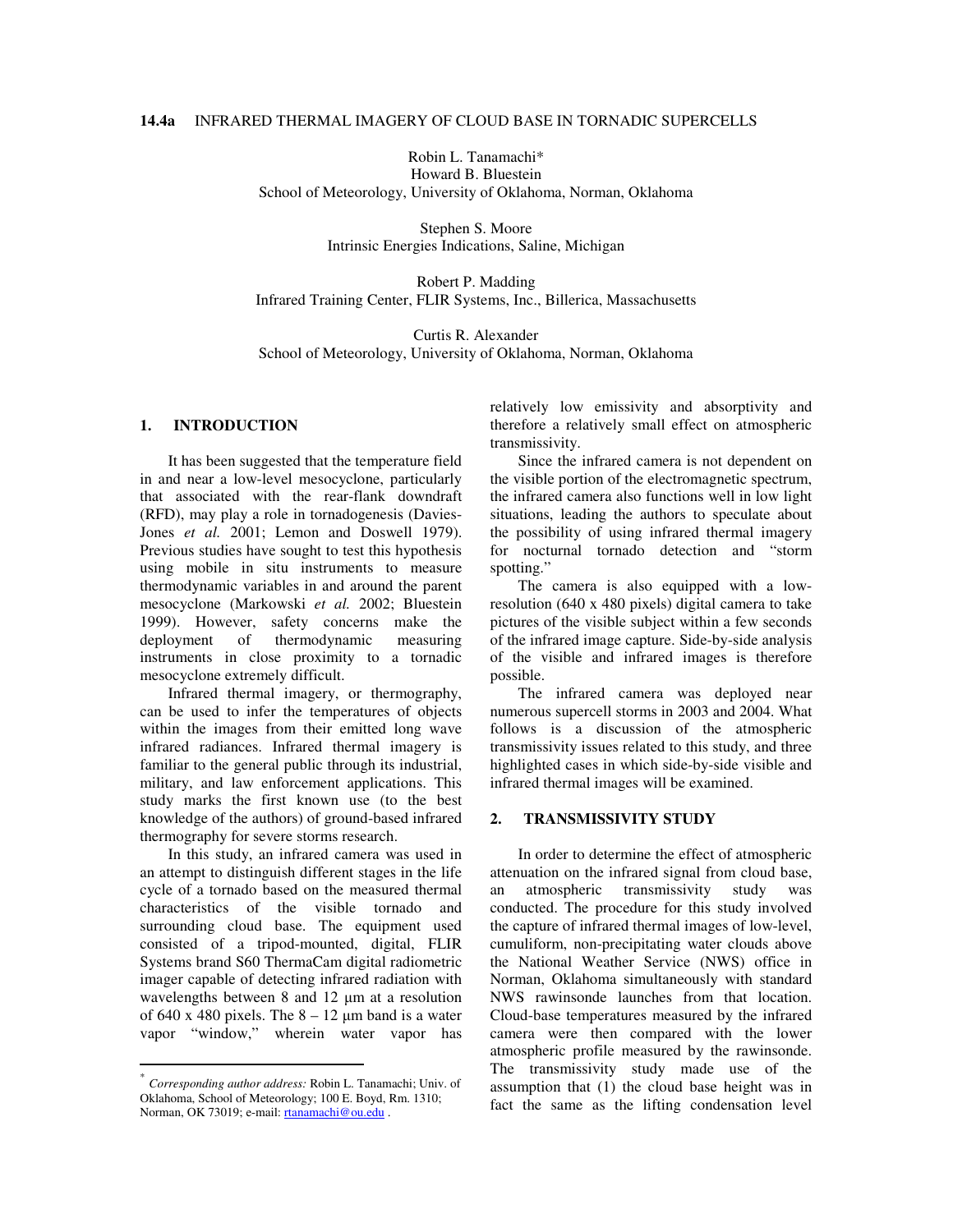(LCL) height recorded by the rawinsonde, and (2) the cloud base temperature was in fact the same as the LCL temperature recorded by the rawinsonde. The small amount of heating caused by latent heat release from condensation (Wallace and Hobbs 1977) was assumed to be negligible for the purposes of this study since the temperature change due to this heating was within the range of spectral noise of the infrared camera  $(< 2 °C)$ .

Using simple trigonometry, the approximate line-of-sight distance from the infrared camera to a selected cloud base was computed from the elevation angle of the camera and the height of the LCL as recorded by the rawinsonde observations. The computed line-of-sight distance was entered into proprietary ThermaCam software intended to correct the measured temperatures in the images for clear-air atmospheric attenuation, using a simplified version of the MODTRAN radiative transfer model (Berk 1989). This software produced corrected temperatures and estimates of the atmospheric transmissivity.



**Figure 1.** Difference in LCL temperature measured by an NWS rawinsonde and the infrared camera at 00 UTC on 15, 19, and 21 May 2004. Measurements of the clear sky were also taken on 20 May as a control. The yellow box encloses a region of optimum camera-to-cloud distance. The distance scale is logarithmic.

The difference between the temperature of the cloud base as measured by the infrared camera and the rawinsonde becomes more negative as the distance of the cloud base from the infrared camera increases. As the camera tilts towards the horizon, the optical depth of the intervening medium decreases owing to the relatively high concentrations of ozone and other infrared-emitting gases and particulates in the atmospheric boundary layer. In general, low clouds appear warmer than their surroundings when the camera elevation angle is greater than  $30^{\circ}$  due to their contrast against cooler upper tropospheric air or colder clouds at higher elevations. As the camera elevation angle decreases to 0° and the field of view approaches the horizon, the infrared signal from the distant cloud base becomes obscured by the infrared signal from water vapor, ozone, and haze particles in the lower atmosphere. Therefore the temperature of the cloud base measured by the infrared camera will be too high.

The data from three such transmissivity studies are shown in Figure 1. The yellow box encloses a region that represents an optimum distance for temperature measurement between the camera and the cloud base, between approximately 1500 and 3000 m (1.5 and 3 km). In this region, the difference between the temperature measured by the rawinsonde and that measured by the infrared camera was most consistently close to zero; thus it is reasonable to suggest that 1.5 to 3 km is the best range from which to accurately study temperature changes across low cloud bases.

## **3. TORNADO DATA**

During the spring seasons of 2003 and 2004, the infrared camera was deployed near supercell thunderstorms. The goal of each infrared camera deployment was the capture of infrared images within 3 km of a tornadic mesocyclone. The 3 km distance criterion, derived from the transmissivity study, was intended to ensure that the camera would be close enough to distinguish the infrared signal of the cloud base from that of the intervening atmosphere. The deployment occurred alongside a mobile radar unit whenever possible, in order to ascertain an accurate line-of-sight distance between the camera and any developing tornadoes.

#### *3.1 11 June 2003: Kennebec, South Dakota*

At approximately 2230 UTC on 11 June 2003, the infrared camera captured the images in Figure 2 from just north of the town of Kennebec, South Dakota. The visible image shows part of a horseshoe-shaped mesocyclone lowering horseshoe-shaped mesocyclone lowering underneath a low-precipitation supercell, the leading edge of which is located approximately 5 km west of the camera. A Doppler on Wheels (DOW) mobile radar documented a weak tornadic vortex within three minutes of this infrared image capture. No visible condensation funnel was observed.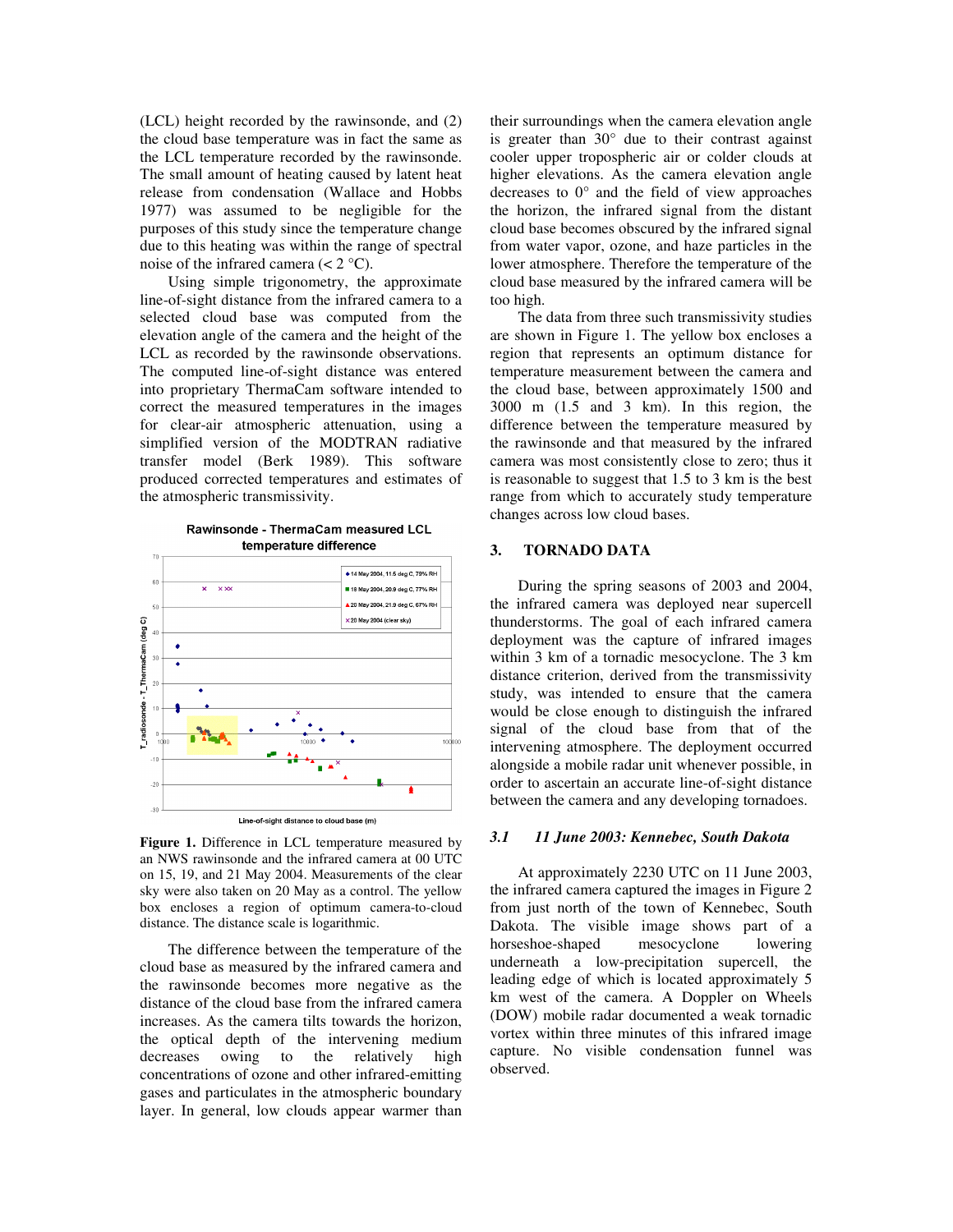



**Figure 2.** Visible (top) and infrared (middle) images of a cloud lowering underneath the Kennebec, South Dakota storm of 11 June 2004. These images were taken at 2230 UTC. The location of the radar-detected tornado is near the left edge of the image. The graph (bottom) is a trace of the temperature along the line (labeled LI01) in the infrared image.

In the infrared image, the mesocyclone lowering appears as an area of relatively warm temperatures contrasted against higher-altitude, cooler clouds above and behind. No temperature difference greater than that of instrument noise is observed across the base in the vicinity of the radar-indicated tornadic circulation.

#### *3.2 12 May 2004: Harper Co., Kansas*

Over 100 infrared images of tornadoes and their associated cloud base prior to tornadogenesis were captured on 12 May 2004 (local time) in Harper County, Kansas.

The team was fortunate enough to capture infrared images of the tornadogenesis phase. No temperature difference greater than that of instrument noise is observed across the instrument noise is observed across the mesocyclone lowering in the vicinity of the visible tornadic circulation (Figure 3).

**Figure 3.** Visible (top) and infrared (middle) images of the tornadogenesis phase of a tornado that formed just east of Attica, KS on 13 May 2004, at around 0056 UTC. The graph (bottom) is a trace of the temperature along the line (labeled LI01) in the infrared image. The slight "bowing" of the isothermal color bands near the edges of the image is due to slight warming of the edges of the infrared detector array inside the camera. The detector array is automatically recalibrated every few seconds.

The tornado, in its mature phase, crossed U.S. Hwy 160 near Attica, KS at 0102 UTC on 13 May 2004. It appears in the infrared imagery (Figure 4) as a column of slightly elevated temperatures. This warming is probably due to the slight warming of the air in the funnel as water vapor condenses out of it. However, the infrared signal of the tornado condensation funnel was either very faint or nonexistent in many of the images, particularly near the ground, where, as the transmissivity study indicated, infrared signal contamination due to haze and lofted soil particles was probably high.

The further elevation of temperatures at the left and right edges of the condensation funnel is probably due to the ingestion of dust into the funnel from the warm surface soil layer. The dust particles are then centrifuged by the tornado to the outer edges of the tornado funnel (Dowell *et al.* 2001). At the edges of the condensation funnel, as can be seen in the visible image, this cylinder of dust is viewed from an oblique angle. There is more dust in the line-of-sight that passes from the infrared camera through the edge of the funnel;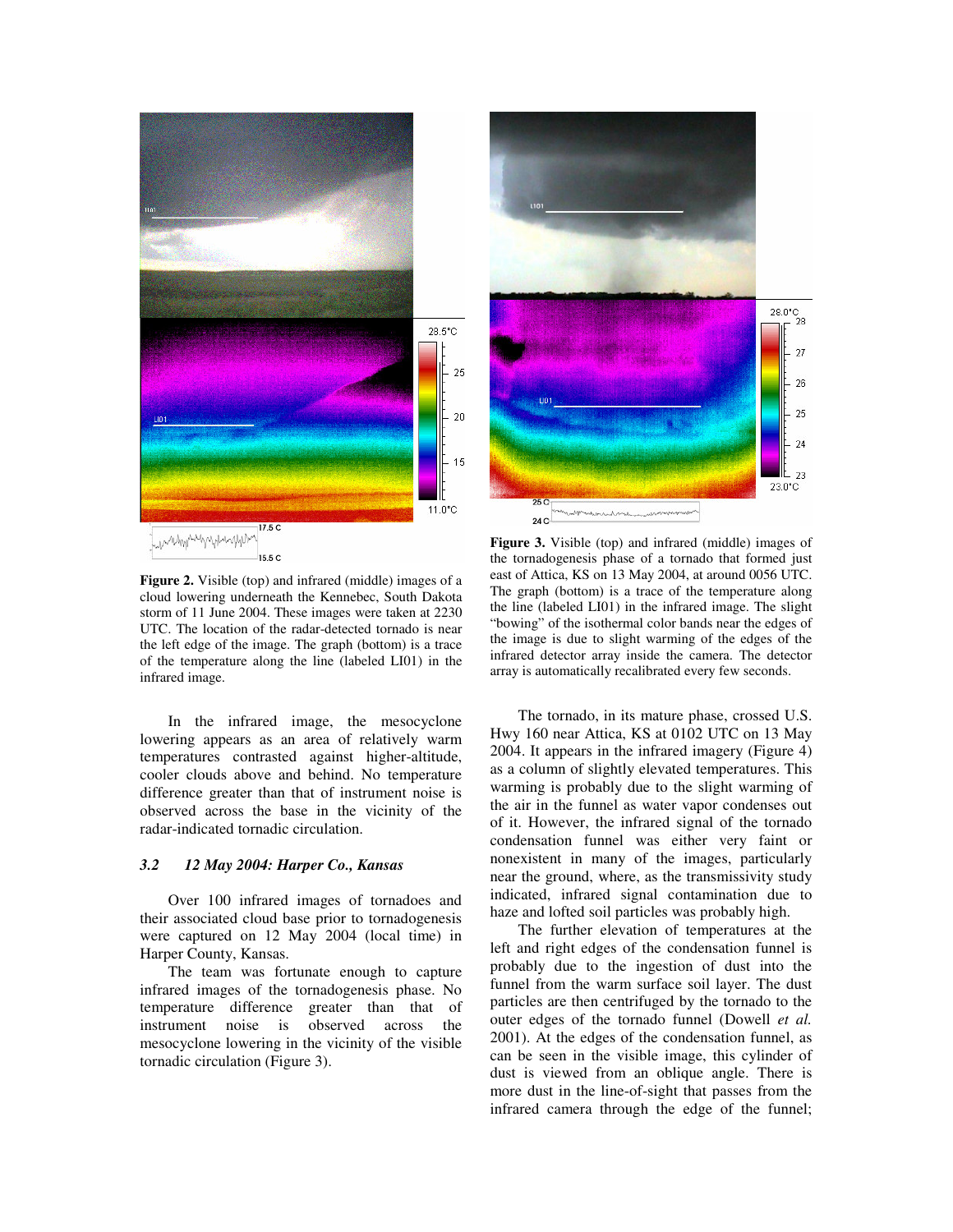thus the edges of the funnel appear warmer than the main body of the funnel itself, much as they appear darker than the funnel in the visible image.



**Figure 4.** Visible (top) and infrared (middle) images of a tornado near Attica, KS at around 0102 UTC on 13 May 2004 (same tornado as in Figure 2). The tornado was located approximately 4.5 km from the camera at the time these images were taken. The graphs (bottom) are traces of the temperature along the lines (labeled LI01 and LI02) in the infrared image.

## *3.3 11 June 2004: Lehigh, Iowa*

A sequence of 10 infrared images was captured on 11 June 2004, capturing both the mature and shrinking stages of a tornado near Lehigh, Iowa. Since the tornado was already in progress by the time the infrared camera could be deployed, no images were captured during tornadogenesis. Unfortunately, heavy rain curtains fell between the infrared camera and the tornado, and these rain curtains completely obscured the infrared signal of the condensation funnel as well as the temperatures of the air in the immediate vicinity of the tornado. An example is shown in Figure 5.



**Figure 5.** Visible (top) and infrared (middle) images of a tornado near Lehigh, Iowa at 0036 UTC on 12 June 2004 (11 June local time). The infrared signal of the condensation funnel (approximately 3.5 km away) is almost completely obscured by intervening rain curtains. The graph (bottom) is a trace of the temperature along the line (labeled LI01) in the infrared image. Heavy rain falling in the foreground on the left side of the image is the likely cause of the decrease in temperature near the upper-left corner of the image.

## **4. CONCLUSIONS**

This study highlighted a number of difficulties inherent in infrared thermography in a severe thunderstorm situation: relatively high concentrations of haze and lofted soil particles in the warm sector decrease the infrared transmissivity of the atmosphere, requiring the thermographer to decrease his or her range to the subject.

Often the tornado is already in progress by the time the infrared camera can be deployed within 3 km; therefore the capture of images of tornadogenesis is extremely difficult.

Additionally, precipitation curtains between the infrared camera and the tornado can contaminate the infrared signal from the tornado funnel and cloud base. In the 11 June 2004 case, the precipitation curtains completely obscured the infrared signal of the tornado funnel.